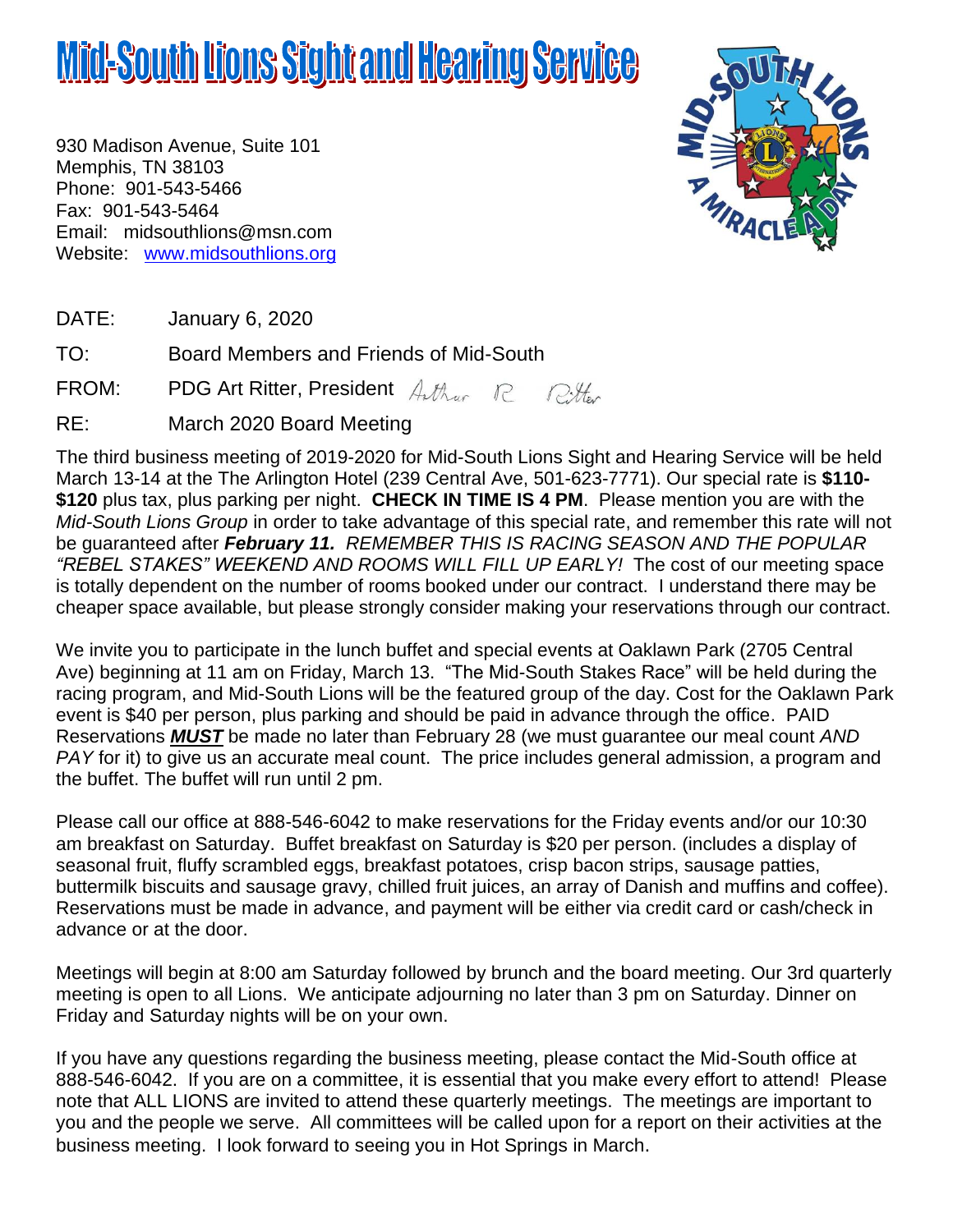#### **MID-SOUTH LIONS SIGHT & HEARING SERVICE 3rd BUSINESS MEETING-MARCH 13-14, 2020, THE ARLINGTON HOTEL, HOT SPRINGS, AR**

## *TENTATIVE AGENDA*

## **FRIDAY, MARCH 13**

#### 11:00 AM Oaklawn Park and the Arkansas Room Buffet Open **RESERVATIONS AND PAYMENT ARE REQUIRED \$40 PER PERSON INCLUDES ADMISSION AND 11 AM – 2 PM BUFFET**

- 11:00 AM 2 PM Lunch Buffet Arkansas Room, Oaklawn Park Jockey Club The Mid-South Lions Stakes Race will be during the program Officers will be presenting the Mid-South Cup to the winners
- 6:00 PM Hospitality Room President Art Ritter, VP Leanna Rich and the Lions of Arkansas

#### **DINNER ON YOUR OWN**

8:00 PM Executive Committee Meeting – Maple Room

### **SATURDAY, MARCH 14**

- 8:00 8:45 AM Nominating Committee Hickory Room
- 8:45 9:00 AM Trustees Maple Room
- 9:00 9:30 AM Past Presidents Maple Room (Past Presidents ONLY Please)
- 9:30 10:30 AM Governance Committee Hickory Room
- 10:30 AM 11:30 Brunch and Fellowship Magnolia Room

. (Breakfast buffet includes fluffy scrambled eggs, breakfast potatoes, crispy bacon strips, Sausage patties, buttermilk biscuits and gravy, chilled fruit juice, a display of seasonal fruits and berries, an array of Danish and muffins and coffee)

#### *PLEASE MAKE RESERVATIONS THROUGH THE MID-SOUTH OFFICE 888-546-6042, COST PER PERSON IS \$20*

- 11:30 12:00 PM Finance Committee Hickory Room
- 12:00 12:30 PM Meetings Committee Maple Room
- 12:30 1:30 PM Fund Raising and Auction Committees Hickory Room
- 1:30 2:15 PM Case Service Committee with Dr. Chris Fleming Hickory Room

#### *Business Meeting IMMEDIATELY following these Committees at Approx 2:30 pm in the Hickory Room*

Everyone is invited to attend committee meetings and encouraged to attend the business meeting.

*Hospitality will be open at the discretion of the Lions of Arkansas*